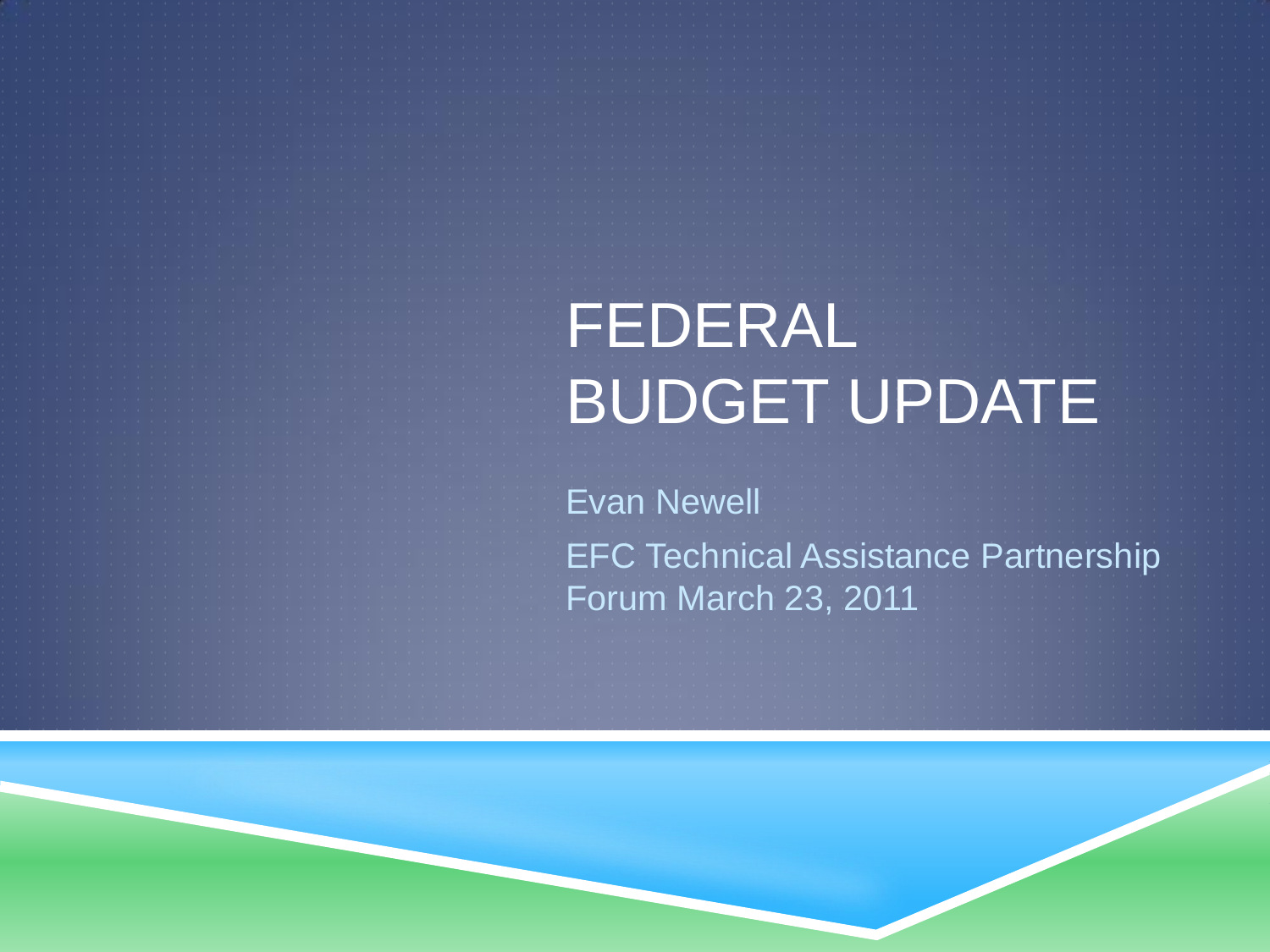#### ▶ Current Status of Federal Budgeting Process

### ▶ Outlook for EPA

▶National SRF Outlook

### Looking Closer: CWSRF

**Implications for New York's CWSRF**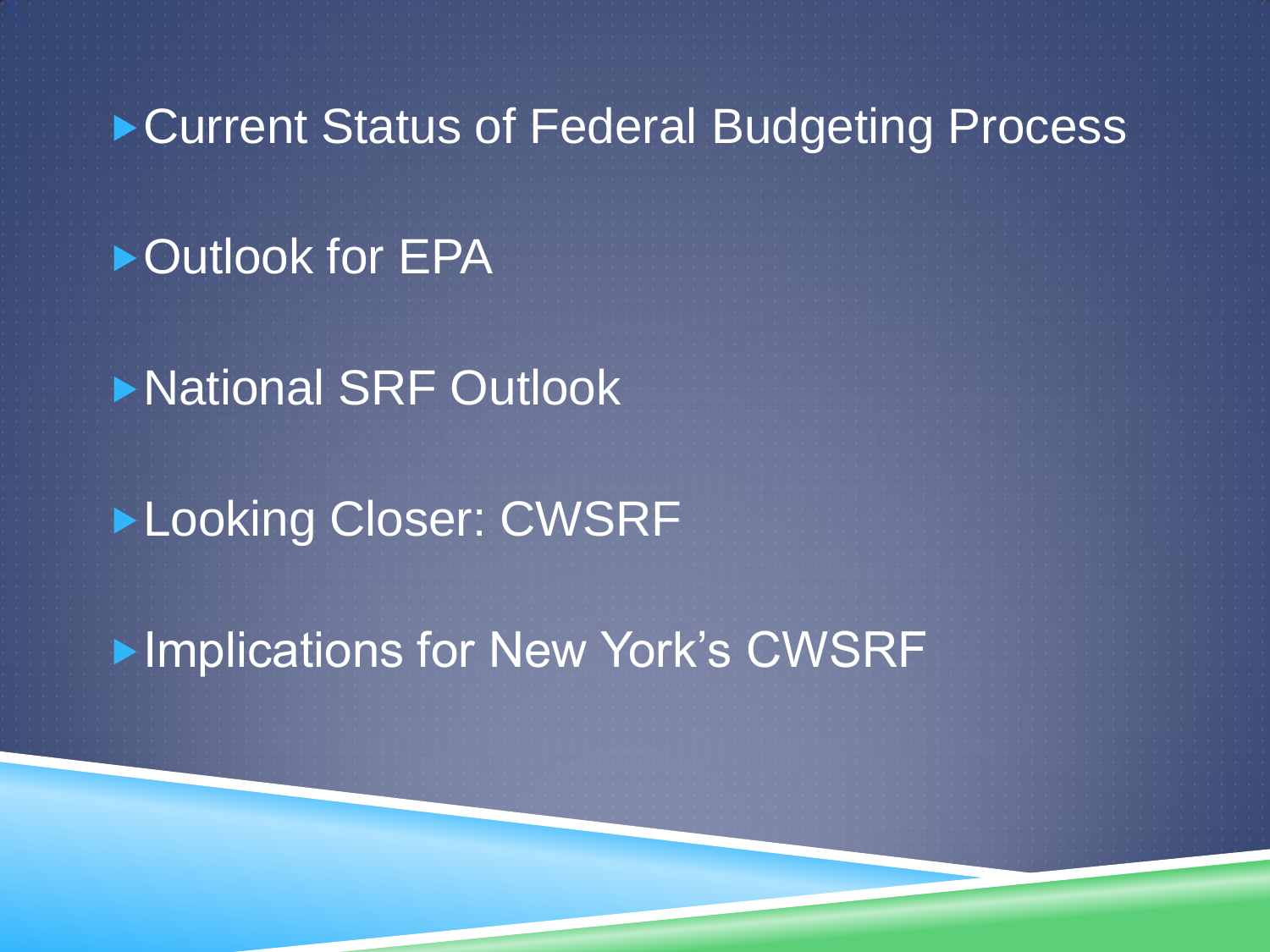## CURRENT FEDERAL BUDGET **OVERVIEW**

▶ The Federal Government has been operating on continuing resolutions since October 2010, holding funding at FY10 levels

 $\blacktriangleright$  Latest CR, passed last Thursday, runs through April 8<sup>th</sup>

President Obama released his 2012 budget proposal on

 $\overline{Feb. 14}$ th

▶ House of Representatives passed budget bill HR 1 on Feb.

19th

The Senate has yet to release a budget bill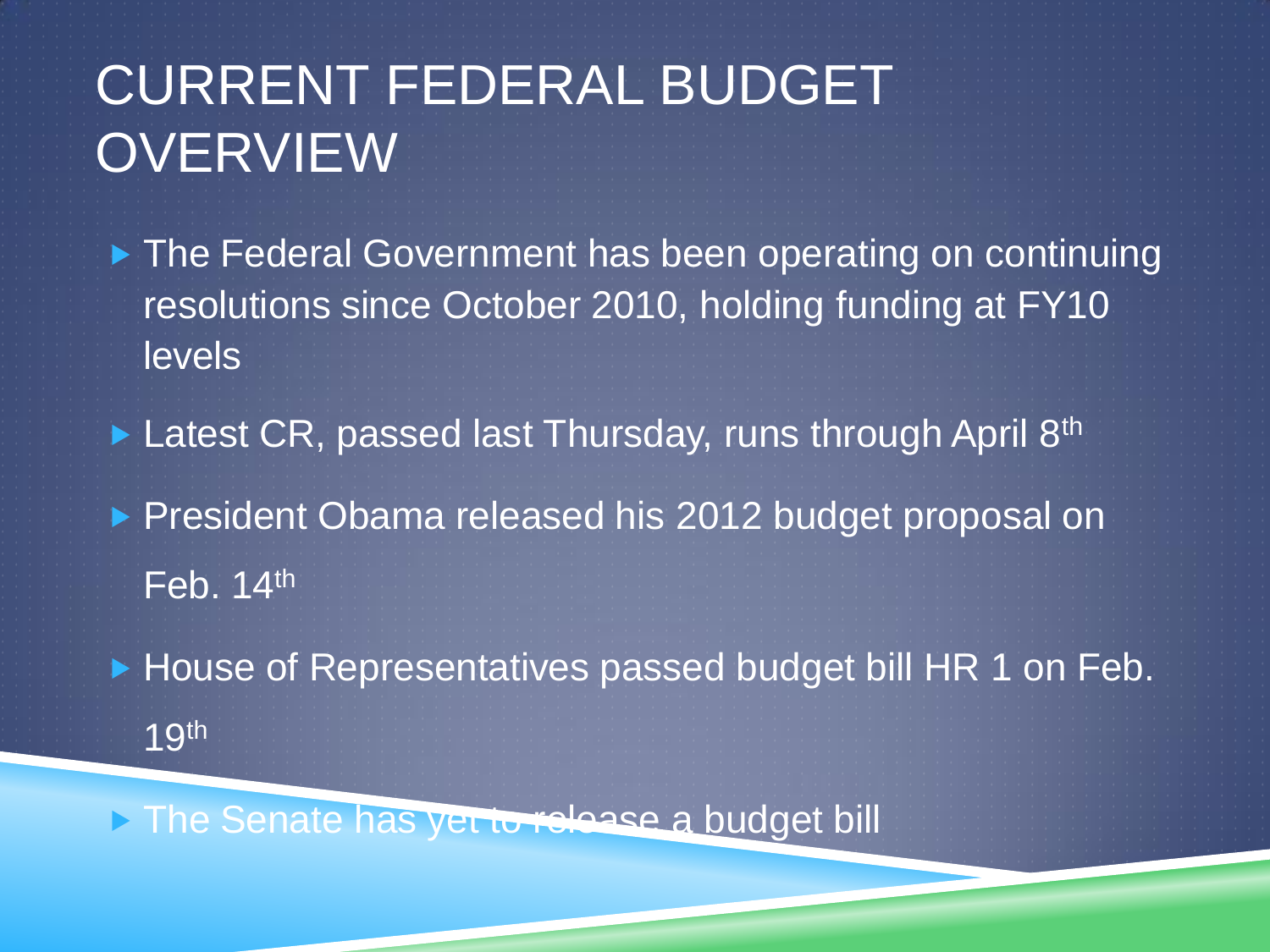# OUTLOOK FOR EPA

2010 EPA Budget: **\$10.3 billion** Obama's Proposal: **\$8.97 billion**  ▶ Difference: - \$1.33 billion (13%) House's Proposal: **\$7.3 billion** Difference: - \$3 billion (29%)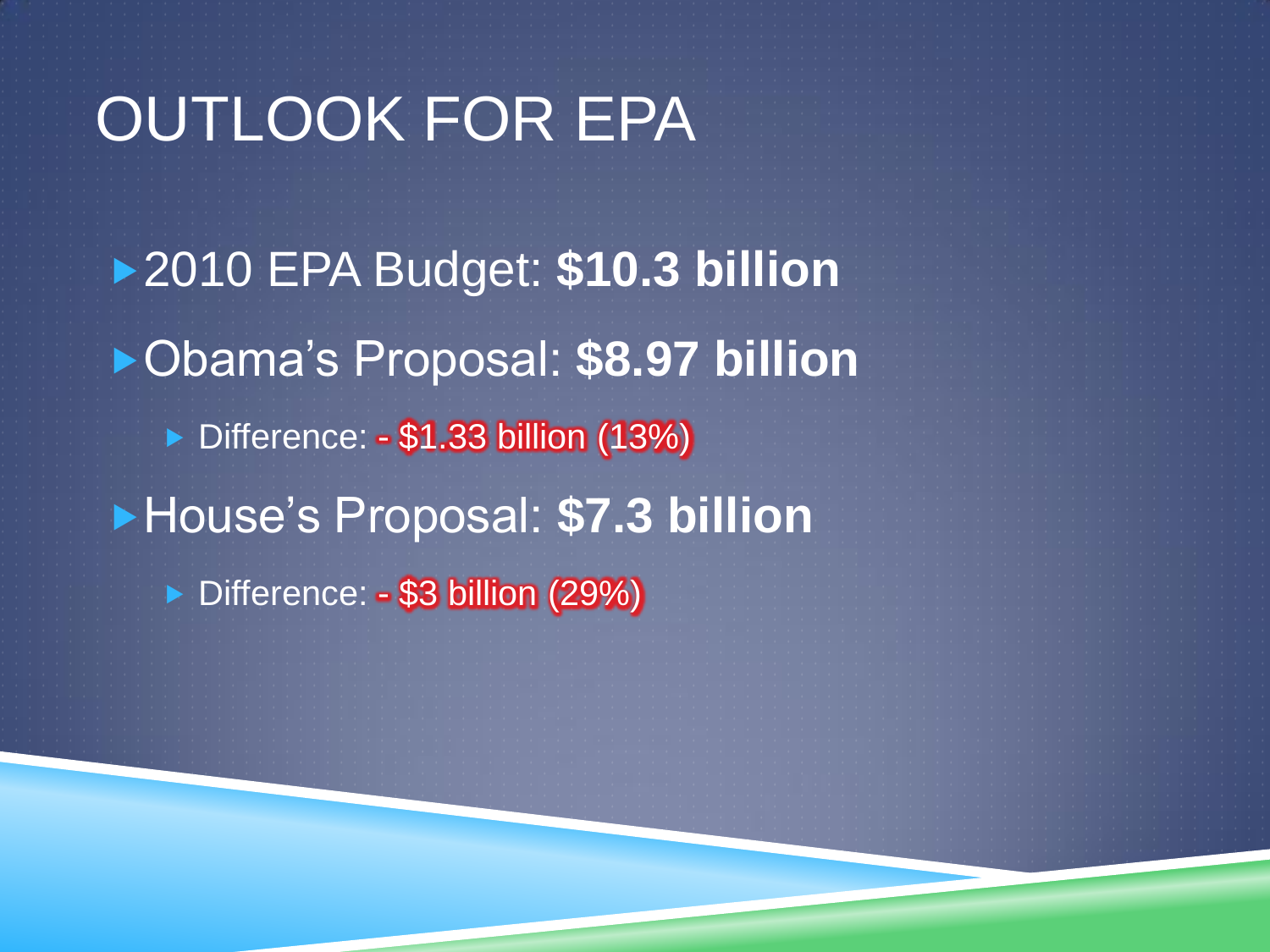# NATIONAL SRF OUTLOOK ▶ 2010 Budget: \$3.45 billion ▶ Obama's Proposal: \$2.5 billion ▶ Difference: - \$950 million (27.5%) **House's Proposal: \$1.48 billion** Difference: - \$1.97 billion (57%)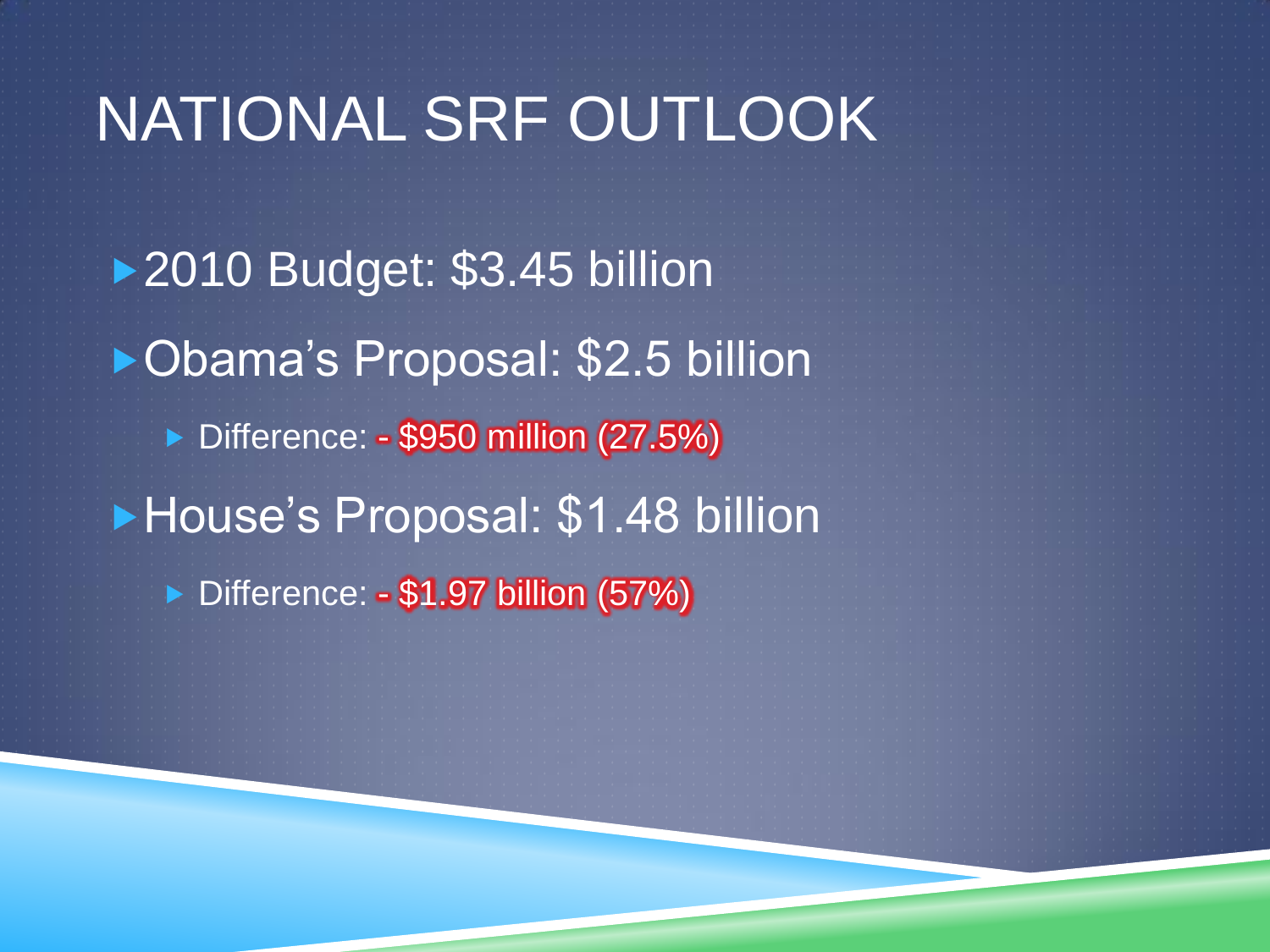# LOOKING CLOSER: CWSRF ▶ 2010 Budget: \$2.1 billion ▶ Obama's Proposal: \$1.55 billion ▶ Difference: - \$550 million (26%) House's Proposal: \$690 million Difference: - \$1.41 billion (67%)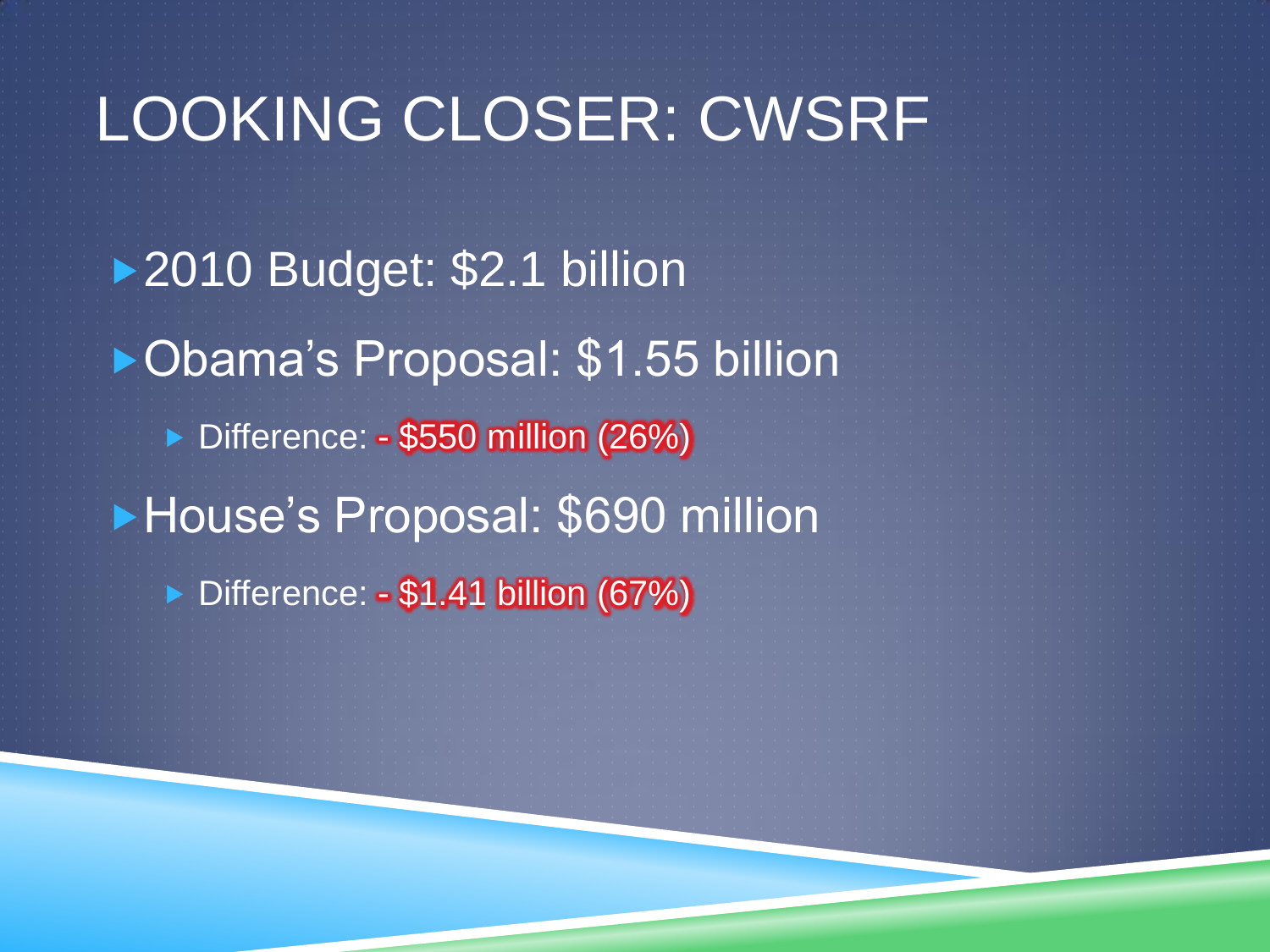#### NATIONAL FUNDING: EPA TOTAL, SRF TOTAL, CWSRF

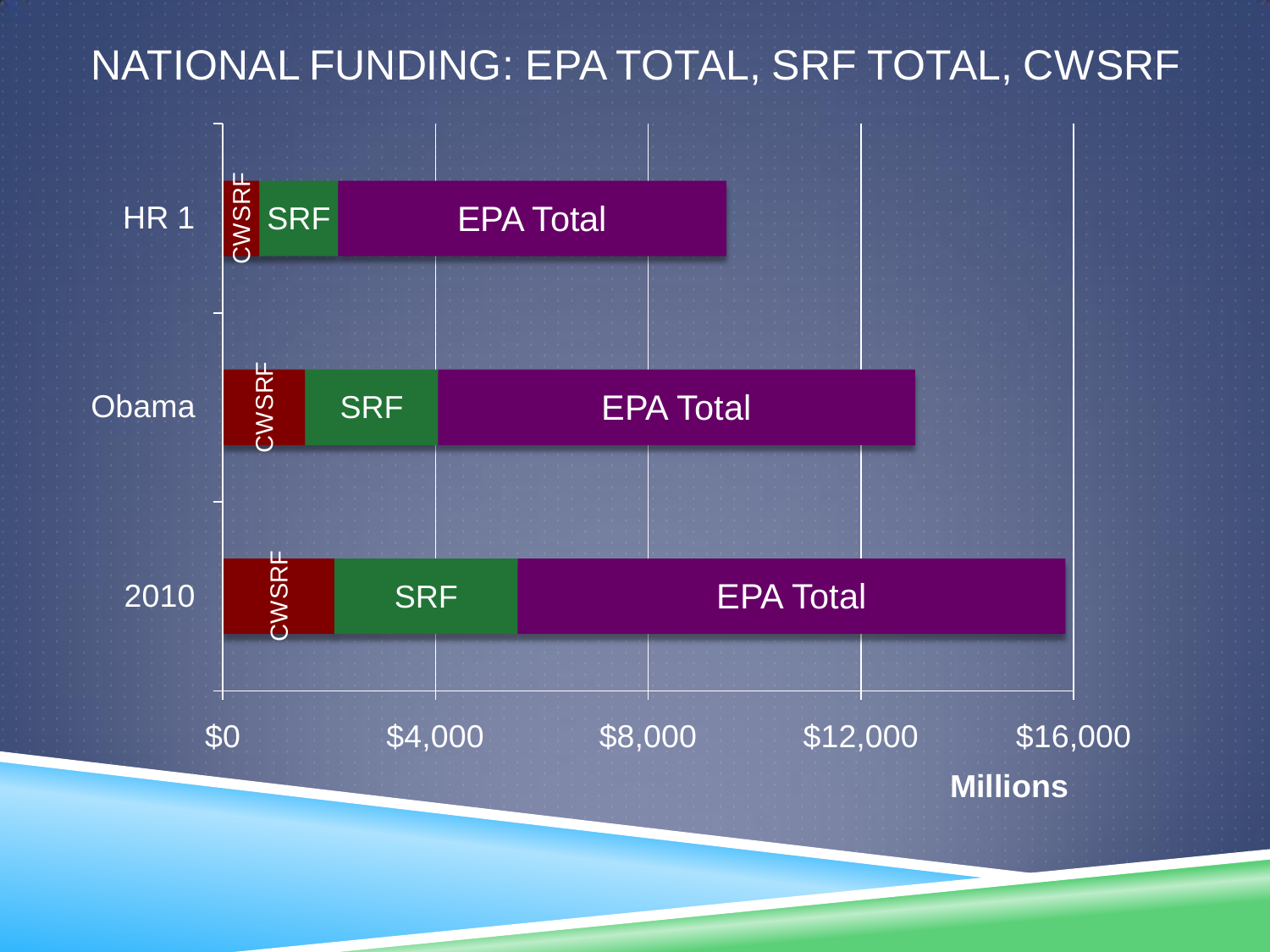### IMPLICATIONS FOR NEW YORK'S **CWSRF**

▶ 2010 Budget: \$228.9 million ▶ Obama's Proposal: \$167 million ▶ Difference: - \$61.9 million (27%) **House's Proposal: \$75.21 million** ▶ Difference: - \$153.69 million (67%)